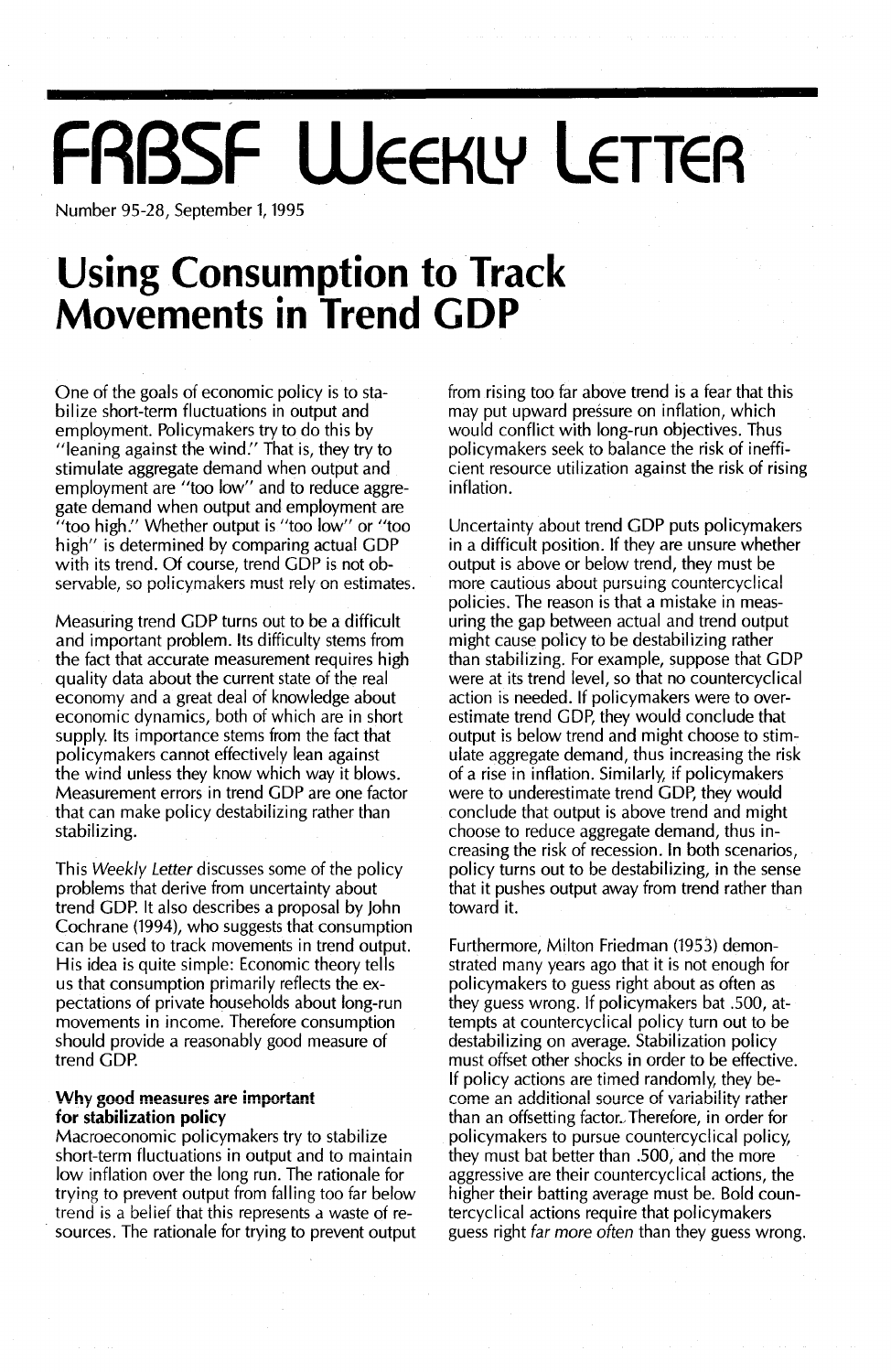# **FRBSF**

## **Estimating trend GDP**

Since trend GOP is not observable, economists must try to estimate it. One traditional approach assumes that the economy evolves along a longrun growth path that grows at a constant rate, with transitory shocks generating short-term fluctuations in output and employment. This approach implicitly assumes that all shocks are neutral in the long run. If this were the case, it would be a simple matter to estimate trend GOP: Trend growth is the same as the average rate of real GDP growth.

However, over the last 15 years, many economists have begun to doubt the assumption that all shocks are neutral in the long run. Indeed, some shocks, such as technological innovations, probably have permanent effects on output. Measuring trend GOP is much harder when some shocks are permanent and others are transitory. The traditional approach works very badly in this case. Although some movements in output reflect a short-term deviation from trend, as in the traditional model, others reflect a shift in trend GOP itself. Since there is no tendency for permanent shocks to revert to the simple trend line, measurement errors accumulate over time and ultimately grow without bound. Some progress can be made by allowing for occasional shifts in the trend growth rate, but this represents an ex *post* adjustment and therefore has limited value for policy analysis.

Since trend GOP is subject to random permanent shifts, it is essential to distinguish between permanent and transitory shocks in order to track its movements. john Cochrane (1994) proposes a way to use information about consumption to help sort between permanent and transitory shocks. His idea is based on the permanent income hypothesis, which in its simplest form states that people save when income is unusually high so that they will be able to sustain customary consumption levels in the future when income turns out to be unusually low.

For example, an ancient version of the permanent income hypothesis appears in the Biblical tale of joseph and the Pharaoh. The Pharaoh dreamt of seven fat cows followed by seven lean cows who devoured the fat ones. joseph interpreted the Pharaoh's dream in terms of the agricultural cycles to which ancient Egypt was subject. The seven fat cows represented seven abundant harvests, and the seven lean ones represented seven bad ones. In order to prevent starvation in the lean years, Joseph persuaded the

Pharaoh to store grain from the good harvests and distribute it during lean years.

Modern versions of the permanent income hypothesis replace dreams with rational expectations and incorporate risk aversion and variation in interest rates, but they retain the same basic insight. Consumption is determined primarily by the expected present value of future income rather than by current income alone.

Cochrane applies the logic of the permanent income hypothesis to the problem of sorting between permanent and transitory movements in income. If a shock to income is transitory, it is likely to have little effect on the expected present value of lifetime income. Therefore we would not expect consumption to change much in response to transitory shocks. However, if a shock to income is permanent, it is likely to have a greater effect on the expected present value of lifetime income, and thus we would expect a greater response in consumption. If we observe a movement in income that is not accompanied by a movement in consumption, we can infer that consumers believe that the change in income is likely to be transitory. On the other hand, if consumption and income move together, then we can infer that consumers believe that the change in income is likely to be long lasting. Since consumption measures consumers' expectations of long-run GDP, it should provide a good measure of the trend in GOP.

The figures illustrate the results of applying Cochrane's idea to U.S. data. Figure 1 shows per capita real GOP along with the consumptionbased measure of trend, which was estimated by regressing per capita real GOP onto per capita real consumption. The fitted values from this regression illustrate movements in income that are accompanied by movements in consumption. These movements are likely to be long lasting, and they approximate movements in the trend in output. Figure 2 shows the residuals from this regression. They represent the movements in GOP that do not correspond to movements in consumption/ and they should be transitory. The shaded afeas mark the dates of recessions as determined by the National Bureau of Economic Research (NBER). Troughs in the consumptionbased measure conform quite closely to the dates of NBER recessions: They often occur in the same quarter as the NBER trough, and they always occur within plus or minus two quarters of the NBER trough. Furthermore, the consumptionbased measure does not give any false signals of recession.

Another way to understand Cochrane's idea is to think about what it implies for forecasting output growth. When output is below trend, it ought to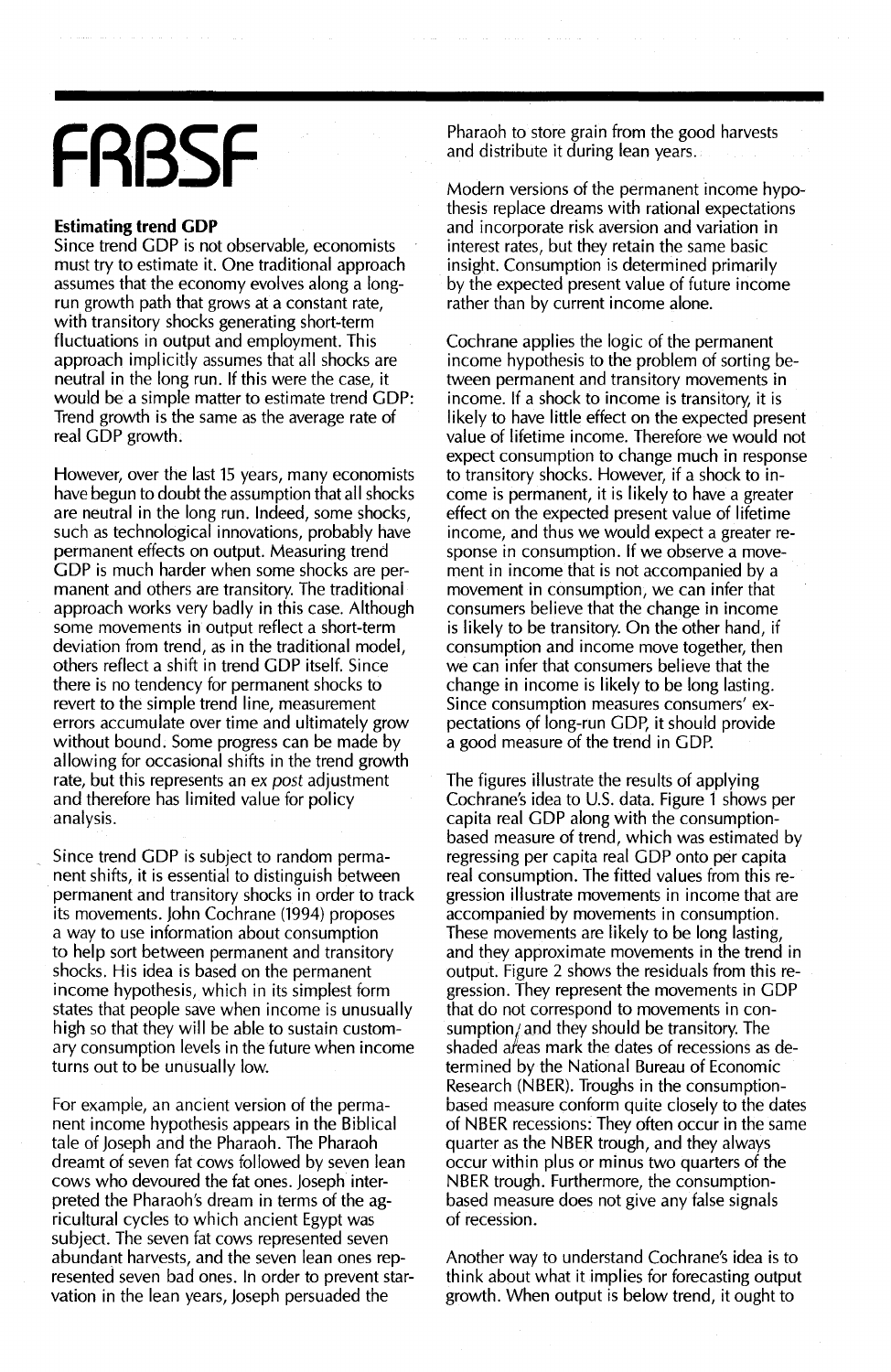## Figure 1 Per Capita Real GDP



# Figure 2 Cyclical Component of GDP

percent deviation from trend



grow faster than average in order to catch up. Similarly, when output is above trend, it should grow more slowly than average in order to let the trend catch up. The permanent income hypothesis implies that the income-consumption ratio should be a good predictor of future output growth. This ratio should be high when consumers believe that current income is high

relative to the path of expected future income, because consumers will want to save in order to prepare for less favorable times ahead. Similarly, the income-consumption ratio should be low when consumers believe that current income is low relative to the path of expected future income, because in this case consumers will reduce current savings in order to maintain current consumption. It is clear from the figures that the income-consumption ratio is an excellent predictor of future growth. For example, the income-consumption ratio is low at the troughs of recessions, when output growth is about to pick up, and it is high near the end of expansions, when output growth is about to slow down. Cochrane uses formal statistical techniques to confirm that the income-consumption ratio has significant predictive power for future output growth;

Finally, although consumption is not an exact measure of the trend in output, it compares favorably with a number of other commonly used measures. For example, Cogley (1995) simulates a variety of models of trend and cycie and finds that the consumption-based measure is a useful, robust indicator of the unobserved true cycle.

#### Conclusion

Measuring trend GDP is important because central banks cannot lean against the wind if they do not know which way it blows. This is difficult because it requires sorting between shocks that have permanent and transitory effects on output. Economic theory tells us that consumption may be useful for this purpose, and there is some empirical evidence to support this idea.

Timothy Cogley Senior Economist

Desiree Schaan Research Associate

#### References

- Cochrane, John H. 1994. "Permanent and Transitory Components of GNP and Stock Prices." *Quarterly Journal* of *Economics* 109(1), pp. 241-265.
- Cogley, Timothy. 1995. "Evaluating Non-Structural Measures of the Business Cycle." Unpublished manuscript.
- Friedman, Milton. 1953. "The Effects of a Full-Employment Policy on Economic Stability: A Formal Analysis." In *Essays in Positive Economics.* Chicago: University of Chicago Press.

Opinions expressed in this newsletter do not necessarily reflect the views of the management of the Federal Reserve Bank of San Francisco, or of the Board of Governors of the Federal Reserve System. Editorial comments may be addressed to the editor or to the author. Free copies of federal Reserve publications can be obtained from the Public Information Department, Federal Reserve Bank of San Francisco, P.O. Box 7702, San Francisco 94120. Phone (415) 974-2246, Fax (415) 974-3341. *Weekly Letter* texts and other FRBSF publications and data are available on FedWest OnLine, a public bulletin board service reached by setting your modem to dial (415) 896-0272.